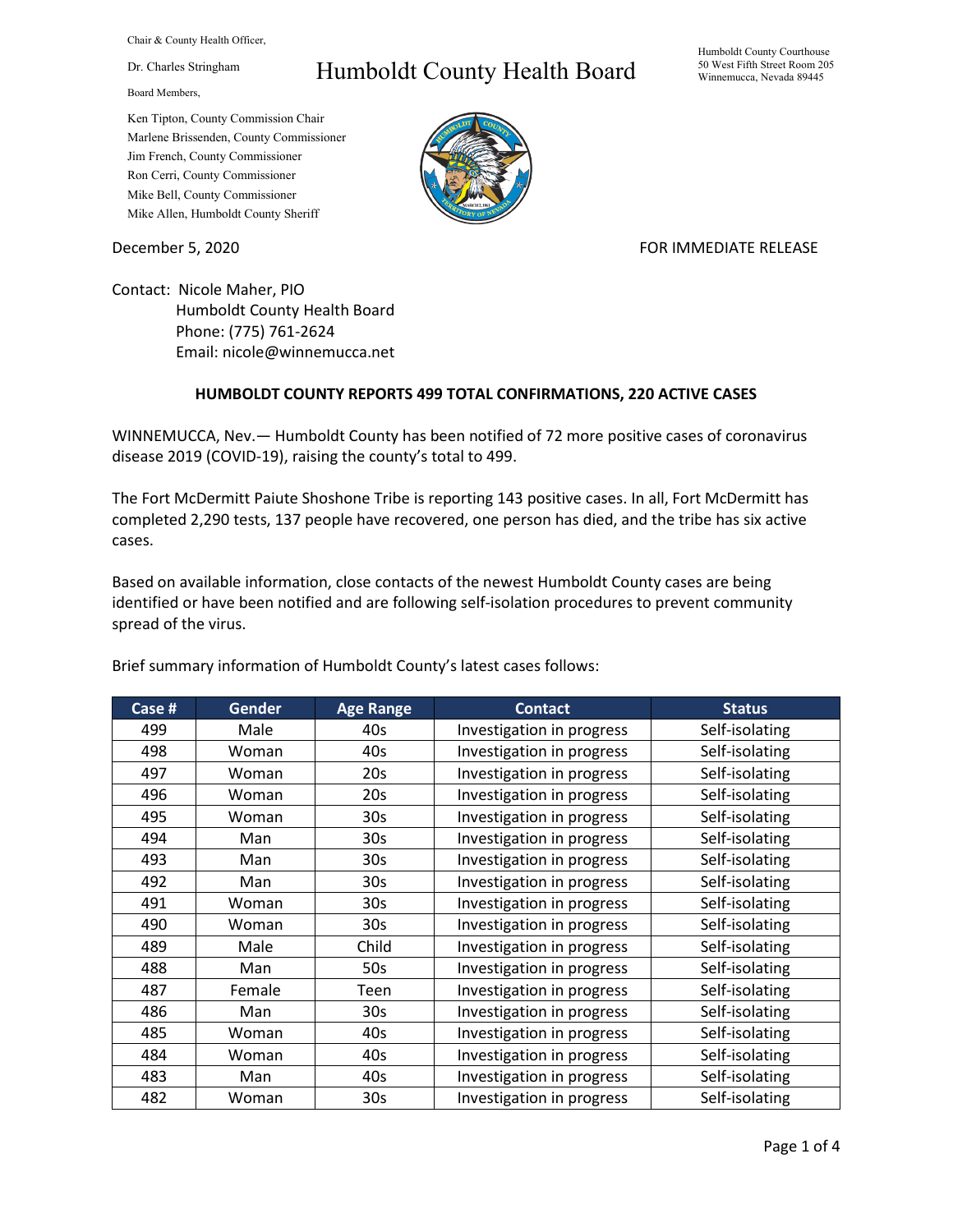| Case # | Gender | <b>Age Range</b> | <b>Contact</b>            | <b>Status</b>  |
|--------|--------|------------------|---------------------------|----------------|
| 481    | Male   | Teen             | Investigation in progress | Self-isolating |
| 480    | Man    | 60s              | Investigation in progress | Self-isolating |
| 479    | Female | Child            | Investigation in progress | Self-isolating |
| 478    | Female | Child            | Investigation in progress | Self-isolating |
| 477    | Woman  | 30 <sub>s</sub>  | Investigation in progress | Self-isolating |
| 476    | Male   | Teen             | Investigation in progress | Self-isolating |
| 475    | Man    | 60s              | Investigation in progress | Self-isolating |
| 474    | Man    | 30s              | Investigation in progress | Self-isolating |
| 473    | Man    | 70s              | Investigation in progress | Self-isolating |
| 472    | Woman  | 30 <sub>s</sub>  | Investigation in progress | Self-isolating |
| 471    | Female | Child            | Investigation in progress | Self-isolating |
| 470    | Male   | Child            | Investigation in progress | Self-isolating |
| 469    | Man    | 60s              | Investigation in progress | Self-isolating |
| 468    | Woman  | 40s              | Investigation in progress | Self-isolating |
| 467    | Female | Child            | Investigation in progress | Self-isolating |
| 466    | Male   | Teen             | Investigation in progress | Self-isolating |
| 465    | Female | Child            | Investigation in progress | Self-isolating |
| 464    | Man    | 40s              | Investigation in progress | Self-isolating |
| 463    | Woman  | 80s              | Investigation in progress | Self-isolating |
| 462    | Man    | 60s              | Investigation in progress | Self-isolating |
| 461    | Woman  | 80s              | Investigation in progress | Self-isolating |
| 460    | Male   | Teen             | Investigation in progress | Self-isolating |
| 459    | Woman  | 30 <sub>s</sub>  | Investigation in progress | Self-isolating |
| 458    | Man    | 40s              | Investigation in progress | Self-isolating |
| 457    | Man    | 60s              | Investigation in progress | Self-isolating |
| 456    | Woman  | 40s              | Investigation in progress | Self-isolating |
| 455    | Man    | 20s              | Investigation in progress | Self-isolating |
| 454    | Man    | 40s              | Investigation in progress | Self-isolating |
| 453    | Woman  | 60s              | Investigation in progress | Self-isolating |
| 452    | Woman  | 70s              | Investigation in progress | Self-isolating |
| 451    | Man    | 50s              | Investigation in progress | Self-isolating |
| 450    | Woman  | 50s              | Investigation in progress | Self-isolating |
| 449    | Woman  | 60s              | Investigation in progress | Self-isolating |
| 448    | Female | Child            | Investigation in progress | Self-isolating |
| 447    | Man    | 20s              | Investigation in progress | Self-isolating |
| 446    | Man    | 20s              | Investigation in progress | Self-isolating |
| 445    | Man    | 20 <sub>s</sub>  | Investigation in progress | Self-isolating |
| 444    | Woman  | 30 <sub>s</sub>  | Investigation in progress | Self-isolating |
| 443    | Man    | 30 <sub>s</sub>  | Investigation in progress | Self-isolating |
| 442    | Woman  | 50s              | Investigation in progress | Self-isolating |
| 441    | Male   | Teen             | Investigation in progress | Self-isolating |
| 440    | Man    | 50s              | Investigation in progress | Self-isolating |
| 439    |        | 20s              | Investigation in progress | Self-isolating |
|        | Woman  |                  |                           |                |
| 438    | Woman  | 30 <sub>s</sub>  | Investigation in progress | Self-isolating |
| 437    | Woman  | 40s              | Investigation in progress | Self-isolating |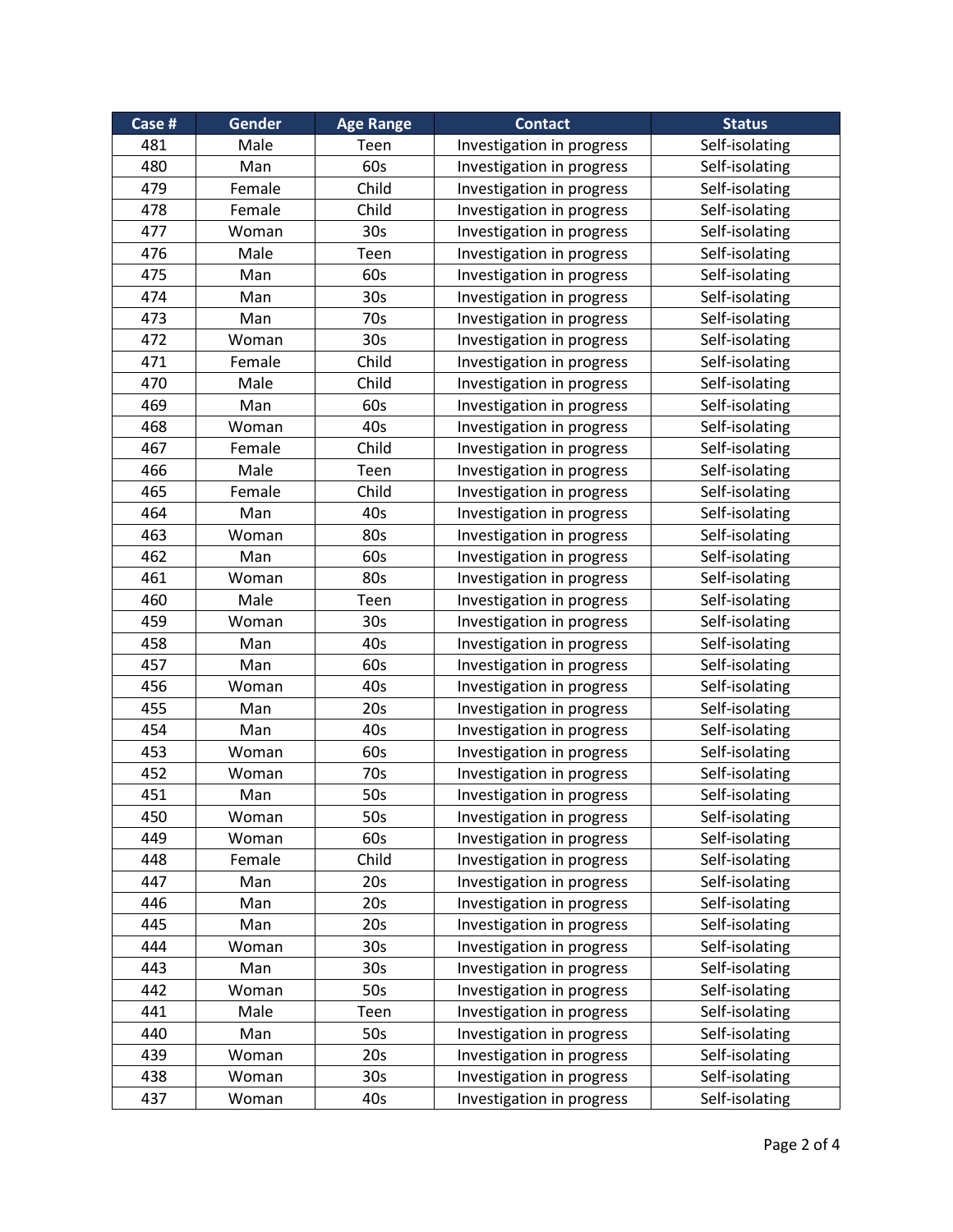| Case $#$ | <b>Gender</b> | <b>Age Range</b> | <b>Contact</b>            | <b>Status</b>  |
|----------|---------------|------------------|---------------------------|----------------|
| 436      | Woman         | 30 <sub>s</sub>  | Investigation in progress | Self-isolating |
| 435      | Man           | 40s              | Investigation in progress | Self-isolating |
| 434      | Male          | Child            | Investigation in progress | Self-isolating |
| 433      | Man           | 60s              | Investigation in progress | Self-isolating |
| 432      | Male          | Child            | Investigation in progress | Self-isolating |
| 431      | Female        | Teen             | Investigation in progress | Self-isolating |
| 430      | Man           | 30 <sub>s</sub>  | Investigation in progress | Self-isolating |
| 429      | Male          | Teen             | Investigation in progress | Self-isolating |
| 428      | Male          | Child            | Investigation in progress | Self-isolating |

Of the previous 427 cases, 273 have recovered, 142 are self-isolating, six are hospitalized, and six have died; Humboldt County has 220 active cases.

As cases, hospitalizations, and deaths continue to increase across the United States, Humboldt County Health Officer Charles Stringham, MD, says the safest way to celebrate the winter holidays is to celebrate at home with the people you live with.

"I know the COVID-19 pandemic has been stressful and isolating for many people, and we very much want to reconnect with family and friends," said Dr. Stringham. "But please consider how your holiday plans can be modified to reduce the spread of COVID-19."

Dr. Stringham suggested that families celebrate virtually with extended family members and friends. He also suggested that outdoor gatherings pose much less risk than indoor gatherings, where poor ventilation may be a problem.

Above all, any holiday gathering should allow attendees to stay 6 feet (2 arm lengths) apart, wear masks, wash hands and follow any guidance or rules from the State of Nevada.

"Be aware of the habits of your extended family and friends," said Dr. Stringham. "If they consistently do not adhere to social distancing, mask wearing, hand washing and other prevention behaviors, then their presence is going to provide substantially more risk than those who consistently practice these safety measures."

Of course, the doctor reminded that anyone who has been diagnosed with COVID-19 and has not met the criteria to be around others, who has COVID-like symptoms, who is waiting for COVID-19 test results, who may have been exposed to someone with COVID-19 in the last 14 days, or who is at increased risk of severe illness from COVID-19 should avoid any kind of in-person gathering.

"We need to try to stop this exponential increase in cases," said Dr. Stringham, "so I am asking you to do everything you can to prevent further infection. That, truly, is the best gift you can give yourself, your family and your community at this time."

To prevent the spread of COVID-19 in Humboldt County:

- Stay home to limit exposure, and wear a facial covering if going out in public is necessary.
- Maintain 6 feet of distance from other people at all times.
- Wash hands often with soap and water for at least 20 seconds. If soap and water are not available,